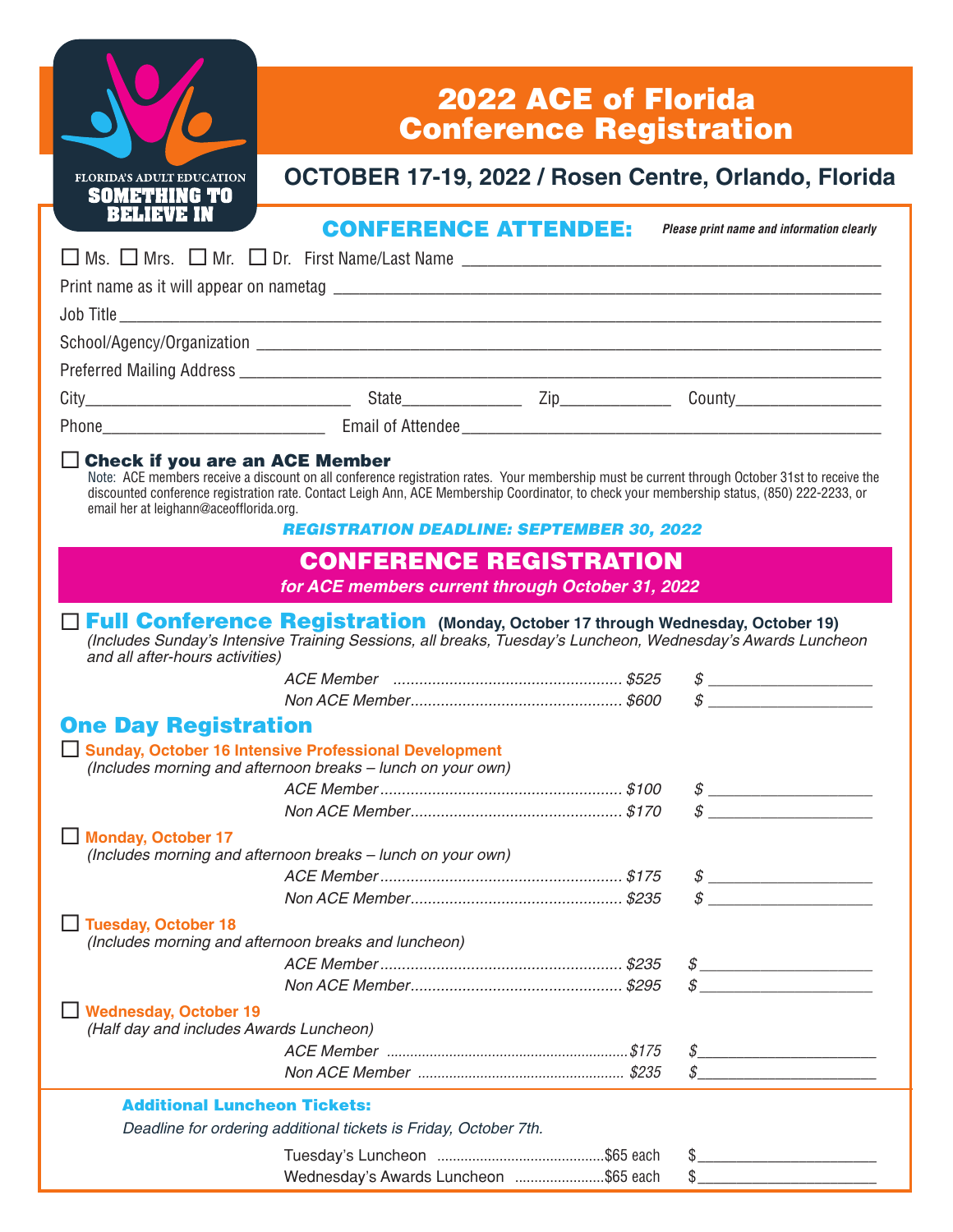| <b>2022 ACE of Florida Conference Registration</b>                                                                                                                                                                                                                                                                           |               |  |  |  |  |  |
|------------------------------------------------------------------------------------------------------------------------------------------------------------------------------------------------------------------------------------------------------------------------------------------------------------------------------|---------------|--|--|--|--|--|
| Join or renew your ACE membership and save on your ACE Conference registration.                                                                                                                                                                                                                                              |               |  |  |  |  |  |
| <b>New Member/Renewal Membership Section</b>                                                                                                                                                                                                                                                                                 |               |  |  |  |  |  |
| <b>New/Renewal Professional Membership (Full-time Educator)</b>                                                                                                                                                                                                                                                              |               |  |  |  |  |  |
| $\Box$ Full Conference Registration<br>(Monday, October 17 through Wednesday, October 19)<br>(Includes Sunday's Intensive Training Sessions, all breaks, Tuesday's luncheon,<br>Wednesday's Awards Luncheon and all after-hours activities)<br>(Includes a 1-year Professional ACE membership for a full-time educator)\$575 |               |  |  |  |  |  |
| <b>One Day Registration</b>                                                                                                                                                                                                                                                                                                  |               |  |  |  |  |  |
| Sunday, October 16 - Intensive Professional Development<br>(Includes morning and afternoon breaks - lunch on your own)<br>(Includes a 1-year Professional ACE membership for a full-time educator) \$150                                                                                                                     |               |  |  |  |  |  |
| <b>Monday, October 17</b><br>(Includes morning and afternoon breaks - lunch on your own)<br>(Includes a 1-year Professional ACE membership for a full-time educator) \$225                                                                                                                                                   | $\mathcal{S}$ |  |  |  |  |  |
| <b>Tuesday, October 18</b><br>(Includes morning and afternoon breaks and luncheon)<br>(Includes a 1-year Professional ACE membership for a full-time educator) \$285                                                                                                                                                         |               |  |  |  |  |  |
| <b>Wednesday, October 19</b><br>(Half day and includes Awards Luncheon)<br>(Includes a 1-year Professional ACE membership for a full-time educator) \$225                                                                                                                                                                    |               |  |  |  |  |  |
| <b>New/Renewal Associate Membership (Part-time Educator)</b>                                                                                                                                                                                                                                                                 |               |  |  |  |  |  |
| <b>Full Conference Registration</b><br>(Monday, October 17 through Wednesday, October 19)<br>(Includes Sunday's Intensive Training Sessions, all breaks, Tuesday's luncheon,<br>Wednesday's Awards Luncheon and all after-hours activities)<br>(Includes a 1-year Associate ACE membership for a part-time educator) \$550   |               |  |  |  |  |  |
| <b>One Day Registration</b>                                                                                                                                                                                                                                                                                                  |               |  |  |  |  |  |
| Sunday, October 16 - Intensive Professional Development<br>(Includes morning and afternoon breaks - lunch on your own)<br>(Includes a 1-year Associate ACE membership for a part-time educator)\$125                                                                                                                         | $\mathcal{S}$ |  |  |  |  |  |
| <b>Monday, October 17</b><br>(Includes morning and afternoon breaks - lunch on your own)<br>(Includes a 1-year Associate ACE membership for a part-time educator)\$200                                                                                                                                                       |               |  |  |  |  |  |
| <b>Tuesday, October 18</b><br>(Includes morning and afternoon breaks and luncheon)<br>(Includes a 1-year Associate ACE membership for a part-time educator)\$260                                                                                                                                                             | \$            |  |  |  |  |  |
| <b>Wednesday, October 19</b><br>(Half day and includes Awards Luncheon)<br>(Includes a 1-year Associate ACE membership for a part-time educator)\$200                                                                                                                                                                        | S             |  |  |  |  |  |